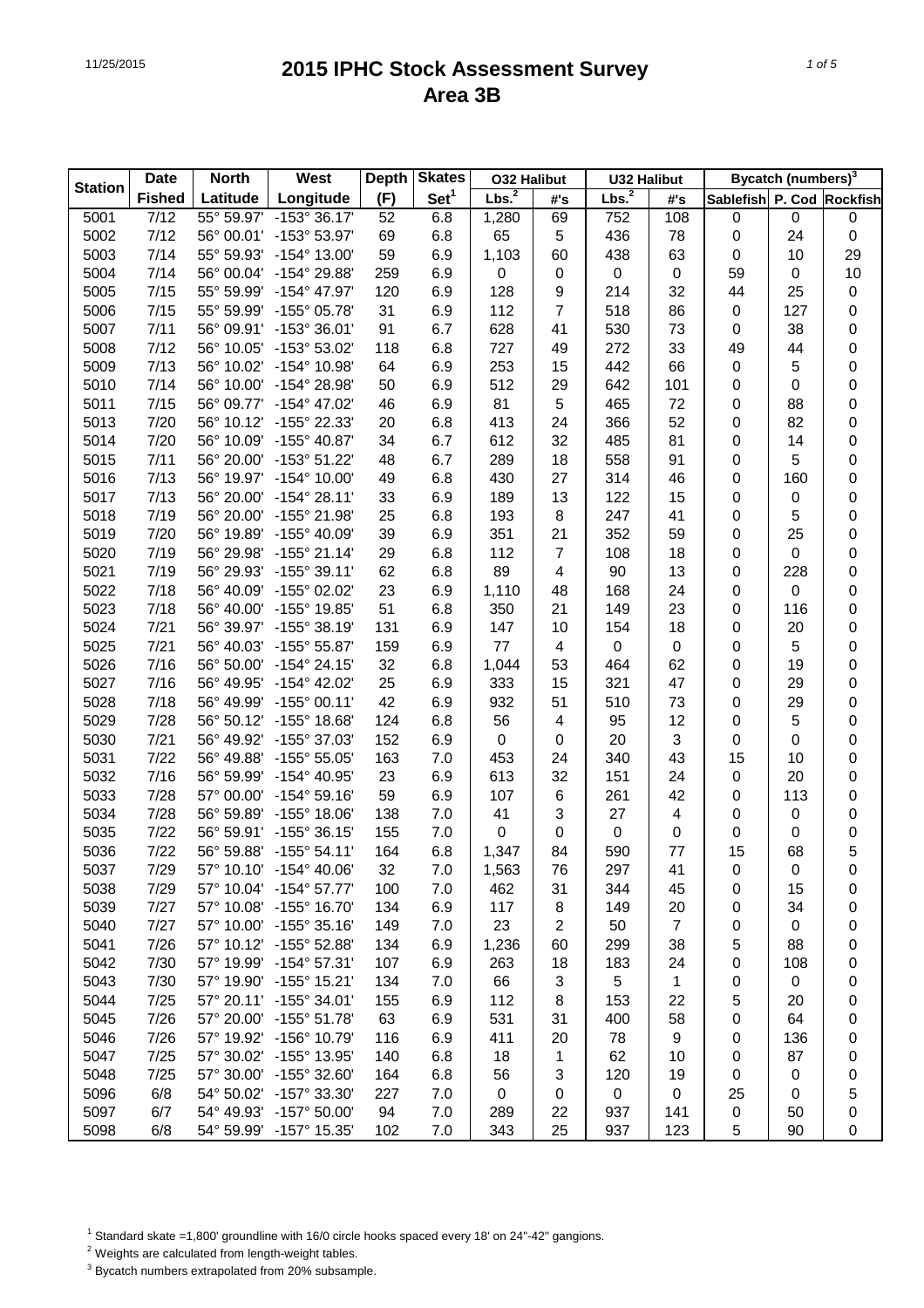|                | <b>Date</b>   | <b>North</b> | West                  | <b>Depth</b> | <b>Skates</b>    | <b>O32 Halibut</b> |                         | <b>U32 Halibut</b> |           |                           | <b>Bycatch (numbers)</b> <sup>3</sup> |             |
|----------------|---------------|--------------|-----------------------|--------------|------------------|--------------------|-------------------------|--------------------|-----------|---------------------------|---------------------------------------|-------------|
| <b>Station</b> | <b>Fished</b> | Latitude     | Longitude             | (F)          | Set <sup>1</sup> | Lbs. <sup>2</sup>  | #'s                     | Lbs. <sup>2</sup>  | #'s       | Sablefish P. Cod Rockfish |                                       |             |
| 5099           | 6/8           | 55° 00.00'   | $-157^{\circ}$ 32.27' | 56           | 7.0              | 1,413              | 90                      | 1,216              | 164       | 0                         | 45                                    | 15          |
| 5100           | 6/7           | 55° 00.00'   | -157° 50.06'          | 46           | 7.0              | 1,395              | 76                      | 831                | 115       | $\pmb{0}$                 | 65                                    | 25          |
| 5101           | 6/7           | 55° 00.01'   | -158° 07.31'          | 74           | 7.0              | 65                 | $\sqrt{5}$              | 350                | 57        | $\pmb{0}$                 | 30                                    | $\pmb{0}$   |
| 5102           | 6/4           | 55° 10.00'   | -156° 21.89'          | 283          | 7.0              | 0                  | $\pmb{0}$               | 0                  | $\pmb{0}$ | 15                        | 0                                     | 0           |
| 5103           | 6/4           | 55° 09.99'   | -156° 38.80'          | 289          | 7.0              | 0                  | $\pmb{0}$               | $\boldsymbol{0}$   | 0         | 5                         | 0                                     | 10          |
| 5104           | 6/5           | 55° 09.77'   | -156° 57.00'          | 88           | 7.0              | 405                | 32                      | 989                | 129       | $\pmb{0}$                 | 114                                   | 0           |
| 5105           | 6/5           | 55° 10.02'   | $-157^{\circ}$ 14.00  | 61           | 7.0              | 437                | 31                      | 1,078              | 172       | $\pmb{0}$                 | 55                                    | 0           |
| 5106           | 6/6           | 55° 09.96'   | -157° 31.98'          | 47           | 7.0              | 1,096              | 56                      | 1,284              | 200       | $\pmb{0}$                 | 80                                    | 0           |
| 5107           | 6/6           | 55° 10.00'   | $-157^{\circ}$ 49.01' | 43           | 7.0              | 312                | 15                      | 963                | 162       | $\pmb{0}$                 | 155                                   | 0           |
| 5108           | 6/9           | 55° 10.03'   | -158° 07.16'          | 56           | 7.0              | 628                | 41                      | 485                | 72        | $\pmb{0}$                 | 40                                    | 0           |
| 5109           | 6/4           | 55° 19.95'   | -156° 39.39'          | 62           | 7.0              | 609                | 41                      | 1,083              | 173       | $\pmb{0}$                 | 100                                   | 0           |
| 5110           | 6/5           | 55° 19.99'   | $-156°56.13'$         | 51           | 7.0              | 877                | 50                      | 985                | 163       | $\pmb{0}$                 | 40                                    | 0           |
| 5111           | 6/5           | 55° 19.99'   | -157° 13.92'          | 50           | 7.0              | 358                | 23                      | 583                | 102       | $\pmb{0}$                 | 180                                   | 0           |
| 5112           | 6/6           | 55° 19.98'   | -157° 30.94'          | 48           | 7.0              | 621                | 32                      | 943                | 168       | $\pmb{0}$                 | 40                                    | 0           |
| 5113           | 6/6           | 55° 20.00'   | -157° 48.98'          | 45           | 7.0              | 135                | $\overline{7}$          | 543                | 100       | $\pmb{0}$                 | 125                                   | 0           |
| 5114           | 7/1           | 55° 20.00'   | -158° 06.04'          | 58           | 7.0              | 87                 | $\overline{7}$          | 1,066              | 189       | $\pmb{0}$                 | 95                                    | 0           |
| 5115           | 7/1           | 55° 20.26'   | -158° 24.00'          | 79           | 7.0              | 408                | 29                      | 615                | 83        | $\pmb{0}$                 | 5                                     | 0           |
| 5116           | 6/17          | 55° 29.82'   | $-156^{\circ}$ 38.00' | 98           | 7.0              | 354                | 20                      | 602                | 80        | 10                        | 100                                   | 0           |
| 5117           | 6/17          | 55° 30.10'   | $-156^{\circ} 54.49'$ | 48           | 7.0              | 1,643              | 87                      | 1,284              | 177       | $\pmb{0}$                 | 70                                    | 10          |
| 5118           | 6/18          | 55° 30.12'   | -157° 12.98'          | 48           | 7.0              | 382                | 22                      | 798                | 137       | $\pmb{0}$                 | 135                                   | 0           |
| 5119           | 6/18          | 55° 30.33'   | $-157^{\circ}$ 31.00  | 51           | 7.0              | 263                | 13                      | 583                | 102       | $\pmb{0}$                 | 180                                   | 0           |
| 5120           | 6/16          | 55° 30.24'   | $-157^{\circ}$ 48.02  | 54           | 7.0              | 129                | 10                      | 598                | 116       | $\pmb{0}$                 | 70                                    | 0           |
| 5121           | 6/16          | 55° 29.91'   | $-158^{\circ}$ 06.01' | 70           | 7.0              | $\pmb{0}$          | $\pmb{0}$               | 70                 | 10        | $\pmb{0}$                 | $\pmb{0}$                             | 0           |
| 5122           | 7/1           | 55° 30.04'   | -158° 23.98'          | 79           | 7.0              | 21                 | 1                       | 45                 | 6         | $\pmb{0}$                 | 20                                    | 0           |
| 5123           | 6/17          | 55° 39.77'   | -156° 54.99'          | 50           | 7.0              | 426                | 26                      | 803                | 127       | $\pmb{0}$                 | 65                                    | 0           |
| 5124           | 6/18          | 55° 40.02'   | -157° 12.90'          | 47           | 7.0              | 245                | 13                      | 418                | 80        | $\pmb{0}$                 | 150                                   | 0           |
| 5125           | 6/18          | 55° 40.00'   | -157° 29.54'          | 55           | 7.0              | 431                | 24                      | 644                | 118       | $\pmb{0}$                 | 100                                   | 0           |
| 5126           | 6/16          | 55° 40.00'   | -157° 47.36'          | 74           | 7.0              | 62                 | $\overline{\mathbf{4}}$ | 63                 | $\bf 8$   | $\pmb{0}$                 | $\pmb{0}$                             | 0           |
| 5127           | 6/16          | 55° 39.99'   | -158° 05.70'          | 70           | 7.0              | 183                | 12                      | 365                | 49        | $\pmb{0}$                 | 50                                    | 0           |
| 5128           | 7/2           | 55° 40.14'   | -158° 23.00'          | 71           | 7.0              | 188                | 14                      | 818                | 120       | $\pmb{0}$                 | 50                                    | 0           |
| 5129           | 7/2           | 55° 40.00'   | $-158^{\circ}$ 41.31' | 48           | 7.0              | 151                | 8                       | 796                | 146       | $\pmb{0}$                 | 160                                   | 0           |
| 5130           | 6/20          | 55° 50.06'   | $-157^{\circ}$ 12.00  | 56           | 7.0              | 193                | 13                      | 481                | 80        | $\pmb{0}$                 | 70                                    | 0           |
| 5131           | 6/20          | 55° 49.99'   | -157° 29.40'          | 56           | 7.0              | 211                | 13                      | 525                | 91        | $\pmb{0}$                 | 140                                   | 0           |
| 5132           | 6/19          | 55° 50.02'   | $-157^{\circ}$ 48.00' | 66           | 7.0              | 631                | 41                      | 882                | 146       | 0                         | 40                                    | 0           |
| 5133           | 6/19          | 55° 50.00'   | $-158^{\circ}$ 04.27' | 45           | 7.0              | 780                | 42                      | 531                | 86        | $\mathbf 0$               | 185                                   | $\mathsf 0$ |
| 5134           | 7/2           | 55° 49.77'   | -158° 23.00'          | 60           | 7.0              | 674                | 34                      | 583                | 96        | 0                         | 155                                   | 0           |
| 5135           | 6/20          | 55° 59.63'   | -157° 29.00'          | 59           | 7.0              | 373                | 21                      | 391                | 54        | 0                         | 5                                     | 0           |
| 5136           | 6/19          | 55° 59.66'   | $-157^{\circ}$ 47.00' | 65           | 7.0              | 188                | 12                      | 507                | 88        | 0                         | 20                                    | 0           |
| 5137           | 6/19          | 55° 59.84'   | -158° 05.00'          | 47           | 7.0              | 479                | 20                      | 373                | 57        | 0                         | 145                                   | 0           |
| 5138           | 6/21          | 56° 10.00'   | $-157^{\circ}$ 46.75' | 84           | 7.0              | 900                | 47                      | 386                | 48        | 0                         | 145                                   | 0           |
| 5139           | 6/21          | 56° 10.00'   | -158° 00.98'          | 71           | 7.0              | 914                | 32                      | 88                 | 11        | 0                         | 255                                   | 0           |
| 5140           | 6/21          | 56° 20.00'   | -158° 03.65'          | 42           | 7.0              | 417                | 23                      | 96                 | 13        | 0                         | 120                                   | 0           |
| 5141           | 6/28          | 54° 30.34'   | $-159^{\circ}$ 00.00' | 141          | 7.0              | 127                | 10                      | 375                | 46        | 55                        | 55                                    | 0           |
| 5142           | 6/27          | 54° 29.99'   | -159° 17.89'          | 78           | 7.0              | 203                | 16                      | 941                | 134       | 0                         | 30                                    | 0           |
| 5143           | 6/27          | 54° 30.30'   | $-159^{\circ}$ 34.00' | 60           | 7.0              | 1,485              | 95                      | 1,058              | 138       | 0                         | 100                                   | 15          |
| 5144           | 6/11          | 54° 30.01'   | -159° 50.90'          | 65           | 7.0              | 113                | 9                       | 164                | 23        | 0                         | 5                                     | 0           |
| 5145           | 6/11          | 54° 30.08'   | $-160^{\circ}$ 09.00' | 66           | 7.0              | 62                 | 5                       | 173                | 24        | 0                         | 0                                     | 0           |
| 5146           | 6/29          | 54° 40.16'   | -158° 25.00'          | 116          | 7.0              | 1,639              | 112                     | 780                | 96        | 10                        | 90                                    | 0           |
| 5147           | 6/29          | 54° 40.00'   | -158° 42.25'          | 56           | 7.0              | 826                | 48                      | 677                | 91        | 0                         | 145                                   | 15          |
| 5148           | 6/28          | 54° 40.10'   | $-159^{\circ}$ 00.00' | 49           | 7.0              | 878                | 49                      | 803                | 114       | 0                         | 75                                    | 5           |

<sup>1</sup> Standard skate =1,800' groundline with 16/0 circle hooks spaced every 18' on 24"-42" gangions.

2 Weights are calculated from length-weight tables.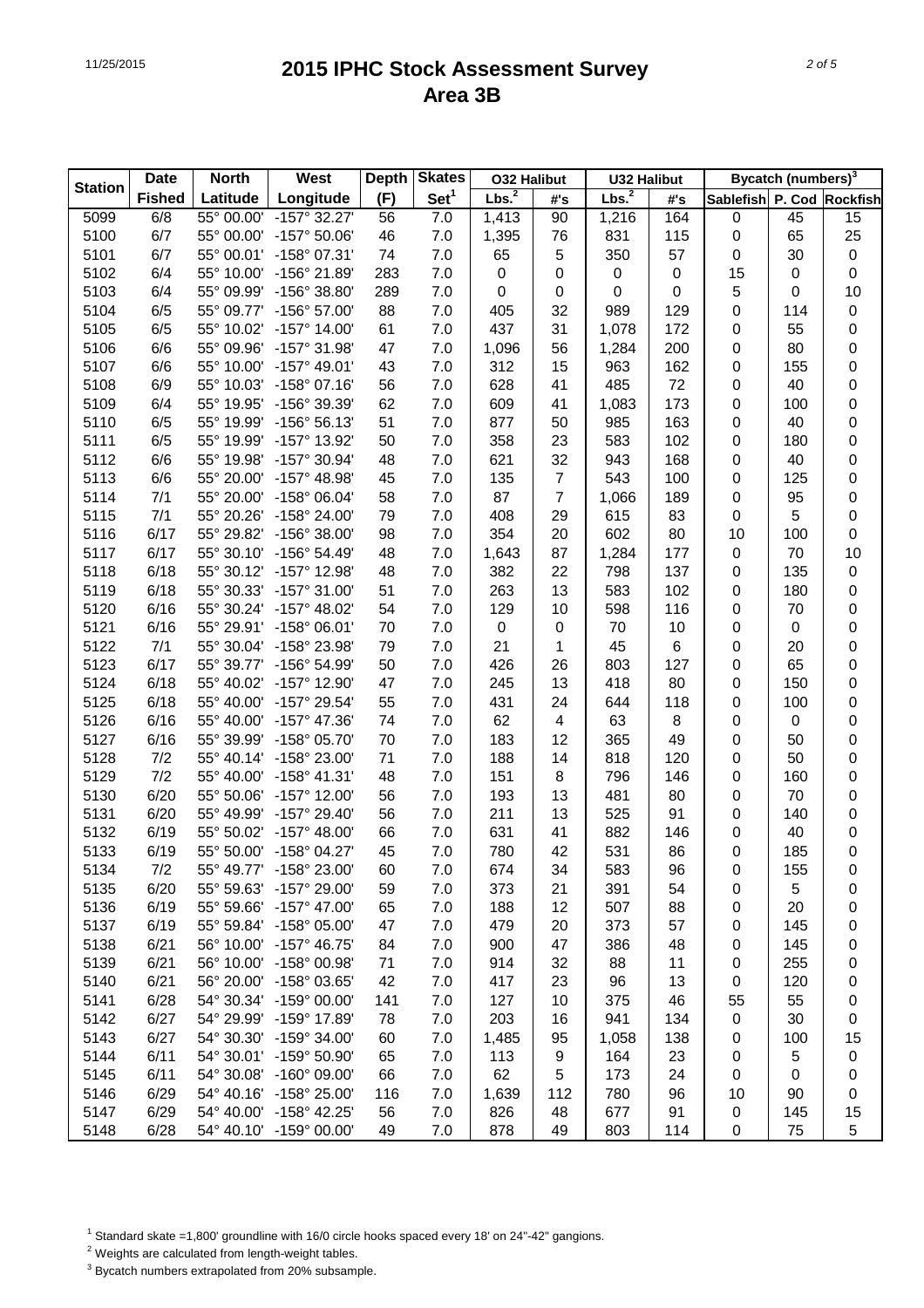|                | <b>Date</b>   | <b>North</b> | West                  | <b>Depth</b> | <b>Skates</b>    | <b>O32 Halibut</b> |                | <b>U32 Halibut</b> |     |                           | <b>Bycatch (numbers)</b> <sup>3</sup> |                     |
|----------------|---------------|--------------|-----------------------|--------------|------------------|--------------------|----------------|--------------------|-----|---------------------------|---------------------------------------|---------------------|
| <b>Station</b> | <b>Fished</b> | Latitude     | Longitude             | (F)          | Set <sup>1</sup> | Lbs. <sup>2</sup>  | #'s            | Lbs. <sup>2</sup>  | #'s | Sablefish P. Cod Rockfish |                                       |                     |
| 5149           | 6/27          | 54° 40.00'   | $-159^{\circ}$ 17.78' | 41           | 7.0              | 565                | 31             | 635                | 101 | $\pmb{0}$                 | 95                                    | 0                   |
| 5150           | 6/27          | 54° 39.47'   | -159° 34.02'          | 36           | 7.0              | 1,158              | 38             | 230                | 35  | $\mathbf 0$               | 179                                   | 5                   |
| 5151           | 6/11          | 54° 40.03'   | -159° 51.98'          | 42           | 7.0              | 1,325              | 68             | 449                | 65  | $\pmb{0}$                 | 195                                   | 0                   |
| 5152           | 6/26          | 54° 40.28'   | -160° 09.02'          | 49           | 7.0              | 693                | 36             | 654                | 96  | $\pmb{0}$                 | 75                                    | 0                   |
| 5153           | 6/7           | 54° 50.02'   | -158° 07.00'          | 54           | 7.0              | 432                | 30             | 1,111              | 179 | $\pmb{0}$                 | 45                                    | 5                   |
| 5154           | 6/29          | 54° 49.77'   | -158° 24.99'          | 109          | 7.0              | 555                | 37             | 192                | 25  | 90                        | $\pmb{0}$                             | $\mathsf{O}\xspace$ |
| 5155           | 6/30          | 54° 49.98'   | -158° 42.00'          | 54           | 7.0              | 955                | 51             | 1,026              | 167 | $\pmb{0}$                 | 90                                    | 0                   |
| 5156           | 6/28          | 54° 50.15'   | -159° 00.02'          | 39           | 7.0              | 221                | 14             | 484                | 81  | $\pmb{0}$                 | 200                                   | 0                   |
| 5157           | 6/26          | 54° 50.16'   | -159° 52.00'          | 31           | 7.0              | 426                | 20             | 256                | 35  | $\pmb{0}$                 | 150                                   | 0                   |
| 5158           | 6/26          | 54° 50.33'   | $-160^{\circ}$ 09.00' | 37           | 7.0              | 753                | 38             | 294                | 37  | $\pmb{0}$                 | 140                                   | 0                   |
| 5159           | 6/12          | 54° 50.00'   | $-160^{\circ}$ 26.10  | 46           | 7.0              | 307                | 14             | 358                | 56  | $\mathbf 0$               | 170                                   | 0                   |
| 5160           | 6/9           | 54° 59.98'   | -158° 24.91'          | 113          | 7.0              | 351                | 22             | 178                | 26  | 120                       | 0                                     | 25                  |
| 5161           | 6/30          | 54° 59.92'   | -158° 42.00'          | 69           | 7.0              | 591                | 40             | 1,090              | 173 | 0                         | 150                                   | $\pmb{0}$           |
| 5162           | 6/10          | 55° 00.00'   | -158° 59.05'          | 46           | 7.0              | 111                | $\,6$          | 367                | 67  | $\pmb{0}$                 | 210                                   | 0                   |
| 5163           | 6/10          | 54° 59.43'   | -159° 15.20'          | 27           | 7.0              | 107                | $\overline{7}$ | 34                 | 4   | 0                         | 194                                   | 0                   |
| 5164           | 6/12          | 55° 00.00'   | -160° 27.00'          | 60           | 7.0              | 234                | 17             | 758                | 119 | 5                         | 70                                    | 0                   |
| 5165           | 6/12          | 54° 59.99'   | $-160^{\circ}$ 44.01' | 46           | 7.0              | 882                | 50             | 643                | 96  | $\mathbf 0$               | 114                                   | 0                   |
| 5166           | 6/9           | 55° 10.00'   | -158° 24.10'          | 100          | 7.0              | 131                | 10             | 216                | 27  | 5                         | 0                                     | 0                   |
| 5167           | 6/30          | 55° 10.00'   | -158° 42.00'          | 111          | 7.0              | 117                | $\overline{7}$ | 94                 | 11  | 20                        | 0                                     | 0                   |
| 5168           | 6/10          | 55° 09.99'   | -158° 59.00'          | 77           | 7.0              | 567                | 38             | 873                | 130 | $\pmb{0}$                 | 40                                    | $\mathsf{O}\xspace$ |
| 5169           | 6/10          | 55° 09.87'   | -159° 17.00'          | 38           | 7.0              | 601                | 20             | 362                | 56  | $\mathsf 0$               | 180                                   | 5                   |
| 5170           | 6/22          | 55° 19.99'   | $-158^{\circ}$ 41.73' | 103          | 7.0              | 977                | 50             | 71                 | 8   | $\pmb{0}$                 | 0                                     | 0                   |
| 5171           | 6/22          | 55° 19.99'   | -158° 58.83'          | 102          | 7.0              | 20                 | 1              | 6                  | 1   | 0                         | 0                                     | 0                   |
| 5172           | 7/4           | 55° 20.00'   | -159° 16.80'          | 98           | 7.0              | 114                | $\sqrt{5}$     | 36                 | 4   | 0                         | 5                                     | 0                   |
| 5173           | 7/4           | 55° 20.00'   | -159° 33.80'          | 77           | 7.0              | 905                | 47             | 387                | 48  | 0                         | 35                                    | 0                   |
| 5174           | 7/4           | 55° 20.00'   | $-159°51.75'$         | 46           | 7.0              | 302                | 16             | 336                | 61  | $\pmb{0}$                 | 230                                   | 0                   |
| 5175           | 6/22          | 55° 30.00'   | -158° 40.98'          | 89           | 7.0              | 24                 | $\overline{2}$ | 4                  | 1   | 0                         | 0                                     | 0                   |
| 5176           | 7/3           | 55° 30.00'   | -158° 58.58'          | 58           | 7.0              | 318                | 18             | 683                | 121 | 0                         | 150                                   | 0                   |
| 5177           | 7/3           | 55° 30.00'   | -159° 16.90'          | 67           | 7.0              | 572                | 33             | 755                | 119 | $\pmb{0}$                 | 99                                    | 0                   |
| 5178           | 6/23          | 55° 30.00'   | $-159°34.14'$         | 92           | 7.0              | 305                | 19             | 239                | 30  | 0                         | 5                                     | 0                   |
| 5179           | 6/23          | 55° 29.99'   | -159° 51.28'          | 92           | 7.0              | 966                | 59             | 487                | 62  | $\pmb{0}$                 | 115                                   | 0                   |
| 5181           | 6/15          | 55° 40.00'   | -158° 59.40'          | 82           | 7.0              | 150                | $\overline{7}$ | 95                 | 13  | $\pmb{0}$                 | 5                                     | 0                   |
| 5182           | 7/3           | 55° 40.00'   | $-159^{\circ}$ 17.12  | 54           | 7.0              | 816                | 49             | 932                | 132 | $\pmb{0}$                 | 75                                    | 0                   |
| 5183           | 6/23          | 55° 40.00'   | $-159°51.45'$         | 70           | 7.0              | 652                | 30             | 352                | 42  | 0                         | 160                                   | 0                   |
| 5184           | 6/15          | 55° 50.03'   | -158° 58.68'          | 69           | 7.0              | 1,271              | 65             | 604                | 80  | $\mathbf 0$               | 145                                   | $\mathsf 0$         |
| 5185           | 6/15          | 55° 50.00'   | $-159^{\circ}$ 16.08' | 37           | 7.0              | 172                | 12             | 192                | 29  | 0                         | 175                                   | 0                   |
| 5186           | 8/8           | 54° 00.03'   | $-163^\circ$ 15.51'   | 46           | 7.0              | 82                 | 5              | 180                | 27  | 0                         | 240                                   | 0                   |
| 5187           | 8/8           | 53° 59.98'   | -163° 31.62'          | 55           | 7.0              | 94                 | 7              | 315                | 50  | 0                         | 125                                   | 0                   |
| 5188           | 8/8           | 54° 00.01'   | -163° 48.89'          | 51           | 7.0              | 112                | $\overline{7}$ | 302                | 52  | 0                         | 35                                    | 0                   |
| 5189           | 7/31          | 54° 10.00'   | $-161°34.24'$         | 69           | 7.0              | 528                | 38             | 795                | 103 | 10                        | 125                                   | 0                   |
| 5190           | 7/31          | 54° 09.91'   | $-161^{\circ} 50.95'$ | 44           | 7.0              | 744                | 44             | 449                | 57  | 0                         | 30                                    | 15                  |
| 5191           | 7/30          | 54° 10.04'   | $-162^{\circ}$ 08.00' | 43           | 7.0              | 1,329              | 62             | 284                | 37  | 0                         | 65                                    | 45                  |
| 5192           | 7/30          | 54° 10.18'   | -162° 25.00'          | 83           | 7.0              | 81                 | 5              | 104                | 16  | 15                        | 115                                   | 50                  |
| 5193           | 8/7           | 54° 10.17'   | $-163°50.11'$         | 48           | 7.0              | 269                | 18             | 823                | 118 | 0                         | 170                                   | 0                   |
| 5194           | 8/12          | 54° 20.23'   | $-160^{\circ}$ 08.03' | 169          | 7.0              | 86                 | 6              | 93                 | 14  | 35                        | $\pmb{0}$                             | 10                  |
| 5195           | 8/12          | 54° 20.20'   | $-160^{\circ}$ 26.04' | 67           | 7.0              | 498                | 27             | 460                | 74  | 0                         | 275                                   | 5                   |
| 5196           | 8/11          | 54° 20.06'   | $-160^{\circ}$ 43.13' | 58           | 7.0              | 462                | 34             | 670                | 98  | 0                         | 181                                   | 10                  |
| 5197           | 8/11          | 54° 20.09'   | -160° 59.99'          | 69           | 7.0              | 281                | 19             | 500                | 88  | 0                         | 119                                   | 5                   |
| 5198           | 7/29          | 54° 20.00'   | $-161^{\circ}$ 17.00' | 56           | 7.0              | 1,414              | 89             | 1,070              | 134 | 0                         | 55                                    | 25                  |
| 5199           | 7/29          | 54° 20.02'   | -161° 34.03'          | 78           | 7.0              | 218                | 14             | 292                | 44  | 0                         | 20                                    | 0                   |

<sup>1</sup> Standard skate =1,800' groundline with 16/0 circle hooks spaced every 18' on 24"-42" gangions.

2 Weights are calculated from length-weight tables.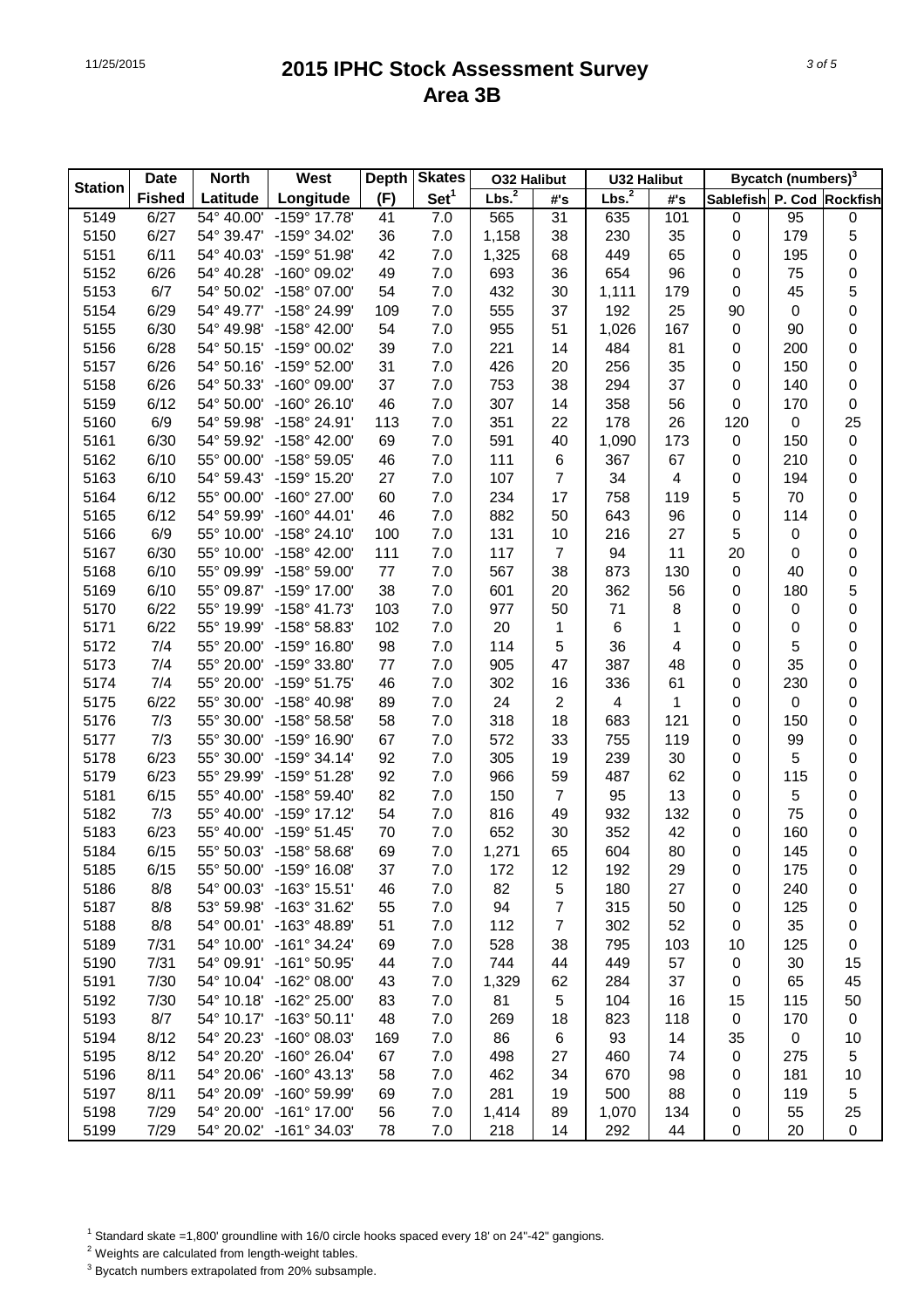|                | <b>Date</b>   | <b>North</b> | West                  | <b>Depth</b> | <b>Skates</b>    | <b>O32 Halibut</b> |            | <b>U32 Halibut</b> |     |                           | <b>Bycatch (numbers)</b> <sup>3</sup> |             |
|----------------|---------------|--------------|-----------------------|--------------|------------------|--------------------|------------|--------------------|-----|---------------------------|---------------------------------------|-------------|
| <b>Station</b> | <b>Fished</b> | Latitude     | Longitude             | (F)          | Set <sup>1</sup> | Lbs. <sup>2</sup>  | #'s        | Lbs. <sup>2</sup>  | #'s | Sablefish P. Cod Rockfish |                                       |             |
| 5200           | 7/31          | 54° 19.67'   | $-161°51.00'$         | 39           | $7.0$            | 1,447              | 64         | 652                | 88  | 0                         | $\pmb{0}$                             | 0           |
| 5201           | 7/30          | 54° 19.84'   | -162° 08.93'          | 30           | 7.0              | 1,312              | 62         | 426                | 59  | $\mathbf 0$               | 25                                    | 0           |
| 5202           | 8/5           | 54° 20.14'   | -163° 16.99'          | 27           | 7.0              | 2,096              | 81         | 157                | 21  | $\pmb{0}$                 | 25                                    | 0           |
| 5203           | 8/7           | 54° 19.99'   | $-163°34.11'$         | 60           | 7.0              | 219                | 14         | 450                | 78  | $\pmb{0}$                 | 140                                   | 0           |
| 5204           | 8/7           | 54° 19.95'   | -163° 50.98'          | 62           | 7.0              | 387                | 21         | 528                | 87  | $\pmb{0}$                 | 95                                    | 0           |
| 5205           | 8/6           | 54° 20.03'   | $-164^{\circ}$ 08.65' | 50           | 7.0              | 213                | 14         | 454                | 76  | $\pmb{0}$                 | 115                                   | 0           |
| 5206           | 8/12          | 54° 30.03'   | $-160^{\circ}$ 26.03' | 79           | 7.0              | 418                | 28         | 486                | 68  | $\pmb{0}$                 | 115                                   | 0           |
| 5207           | 8/13          | 54° 30.01'   | $-160^{\circ}$ 43.01' | 75           | 7.0              | 294                | 20         | 421                | 63  | $\pmb{0}$                 | 70                                    | 0           |
| 5208           | 8/11          | 54° 29.96'   | -160° 59.99'          | 70           | 7.0              | 258                | 15         | 365                | 64  | $\pmb{0}$                 | 60                                    | 0           |
| 5209           | 7/29          | 54° 29.73'   | $-161^{\circ}$ 18.04' | 65           | 7.0              | 241                | 15         | 616                | 98  | $\pmb{0}$                 | 15                                    | 0           |
| 5210           | 7/28          | 54° 29.89'   | $-161°35.04'$         | 34           | 7.0              | 817                | 37         | 645                | 97  | 0                         | 5                                     | 0           |
| 5211           | 8/1           | 54° 29.98'   | $-161^{\circ}$ 52.30' | 76           | 7.0              | 78                 | $\sqrt{5}$ | 106                | 16  | 0                         | 0                                     | 0           |
| 5212           | 8/1           | 54° 30.00'   | $-162^{\circ}$ 09.01' | 77           | 7.0              | 364                | 22         | 459                | 57  | 0                         | 70                                    | 0           |
| 5213           | 8/1           | 54° 30.02'   | -162° 25.96'          | 78           | 7.1              | 801                | 43         | 425                | 61  | $\pmb{0}$                 | 30                                    | 0           |
| 5214           | 8/5           | 54° 30.01'   | $-163^{\circ}$ 17.48' | 40           | 7.0              | 1,114              | 62         | 861                | 126 | $\pmb{0}$                 | 20                                    | 0           |
| 5215           | 8/5           | 54° 29.88'   | -163° 34.96'          | 53           | 7.0              | 554                | 28         | 549                | 83  | $\pmb{0}$                 | 35                                    | 0           |
| 5216           | 8/6           | 54° 30.01'   | -163° 53.03'          | 48           | 7.0              | 636                | 35         | 680                | 102 | $\pmb{0}$                 | 20                                    | 5           |
| 5217           | 8/6           | 54° 29.84'   | $-164^{\circ}$ 10.11' | 51           | 7.0              | 178                | 14         | 1,091              | 158 | $\pmb{0}$                 | 55                                    | 0           |
| 5218           | 8/13          | 54° 39.94'   | $-160^{\circ}$ 26.09' | 55           | 7.1              | 305                | 14         | 489                | 88  | $\pmb{0}$                 | 76                                    | 0           |
| 5219           | 8/13          | 54° 39.91'   | $-160^{\circ}$ 43.00' | 51           | 7.0              | 1,135              | 60         | 837                | 127 | $\pmb{0}$                 | 70                                    | 0           |
| 5220           | 8/14          | 54° 40.00'   | $-161°01.04'$         | 49           | 7.0              | 755                | 47         | 705                | 113 | $\pmb{0}$                 | 65                                    | 0           |
| 5221           | 7/27          | 54° 40.09'   | -161° 17.98'          | 72           | 7.0              | 498                | 28         | 905                | 124 | $\pmb{0}$                 | 5                                     | 0           |
| 5222           | 7/28          | 54° 39.98'   | $-161^{\circ}$ 35.00' | 35           | 7.0              | 862                | 50         | 611                | 88  | $\pmb{0}$                 | 0                                     | 20          |
| 5223           | 7/28          | 54° 40.05'   | $-161^{\circ} 53.00'$ | 30           | 7.0              | 1,568              | 77         | 410                | 57  | 0                         | 5                                     | 20          |
| 5224           | 8/4           | 54° 40.03'   | $-162^{\circ}$ 44.41' | 46           | 7.0              | 504                | 25         | 305                | 43  | 0                         | 5                                     | $\pmb{0}$   |
| 5225           | 8/14          | 54° 50.04'   | $-160^{\circ}$ 44.12' | 54           | 7.0              | 404                | 22         | 489                | 75  | $\pmb{0}$                 | 85                                    | 0           |
| 5226           | 8/14          | 54° 50.00'   | $-161^{\circ}$ 00.99' | 55           | 7.0              | 351                | 19         | 573                | 95  | $\pmb{0}$                 | 45                                    | 0           |
| 5227           | 7/27          | 54° 49.95'   | $-161^{\circ}$ 17.97' | 54           | 7.0              | 193                | 11         | 368                | 58  | 0                         | 5                                     | 0           |
| 5228           | 7/27          | 54° 50.19'   | $-161°36.11'$         | 36           | 7.0              | 1,731              | 58         | 287                | 38  | 0                         | 40                                    | 15          |
| 5229           | 8/4           | 54° 50.01'   | -162° 45.20'          | 26           | 7.0              | 1,095              | 52         | 469                | 65  | 0                         | 5                                     | 0           |
| 5230           | 8/4           | 54° 49.85'   | -163° 02.90'          | 39           | 7.0              | 835                | 46         | 337                | 48  | 0                         | 30                                    | 0           |
| 5231           | 8/15          | 55° 00.06'   | $-161^{\circ}$ 01.06' | 52           | 7.0              | 1,201              | 57         | 769                | 110 | $\pmb{0}$                 | 30                                    | $\mathbf 5$ |
| 5232           | 8/15          | 54° 59.91'   | -161° 19.89'          | 42           | 7.0              | 1,428              | 61         | 557                | 81  | $\pmb{0}$                 | 35                                    | 25          |
| 5233           | 8/15          | 55° 09.98'   | $-161^{\circ}$ 01.86' | 52           | 7.0              | 1,204              | 60         | 477                | 65  | $\pmb{0}$                 | 130                                   | $\pmb{0}$   |
| 5234           | 6/22          | 55° 20.02'   | $-156^{\circ}$ 03.85' | 147          | 7.0              | 1,309              | 78         | 227                | 25  | 90                        | 0                                     | 5           |
| 5235           | 6/22          | 55° 19.93'   | -156° 21.20'          | 94           | 7.0              | 1,553              | 103        | 778                | 98  | 0                         | 0                                     | 10          |
| 5236           | 6/21          | 55° 29.99'   | -155° 45.09'          | 119          | 7.0              | 291                | 20         | 442                | 61  | 25                        | 51                                    | 20          |
| 5237           | 6/21          | 55° 29.94'   | $-156^{\circ}$ 03.11' | 110          | 7.0              | 285                | 19         | 479                | 77  | 10                        | 0                                     | 0           |
| 5238           | 6/22          | 55° 30.05'   | $-156^{\circ}$ 19.65' | 118          | 7.0              | 424                | 31         | 353                | 52  | 5                         | 20                                    | 5           |
| 5239           | 6/20          | 55° 40.05'   | -155° 25.90'          | 98           | 7.0              | 126                | 9          | 386                | 65  | 0                         | 60                                    | 0           |
| 5240           | 6/21          | 55° 39.94'   | $-155^{\circ}$ 44.41' | 69           | 7.0              | 417                | 28         | 387                | 50  | 0                         | $\pmb{0}$                             | 0           |
| 5241           | 6/26          | 55° 39.98'   | $-156^{\circ}$ 02.17' | 127          | 7.0              | 668                | 43         | 356                | 45  | 70                        | 25                                    | 0           |
| 5242           | 6/26          | 55° 40.03'   | $-156^{\circ}$ 18.80' | 139          | 7.0              | 1,707              | 100        | 408                | 51  | 50                        | 0                                     | 0           |
| 5243           | 6/23          | 55° 39.98'   | $-156^{\circ}$ 37.61' | 132          | 7.0              | 622                | 33         | 624                | 84  | 5                         | 0                                     | 0           |
| 5244           | 6/20          | 55° 49.91'   | $-155^{\circ}$ 07.44' | 64           | 7.0              | 364                | 25         | 859                | 136 | 0                         | 15                                    | 5           |
| 5245           | 6/20          | 55° 49.86'   | $-155^{\circ}$ 25.06' | 25           | 7.0              | 178                | 10         | 176                | 27  | 0                         | 0                                     | 0           |
| 5246           | 6/27          | 55° 50.02'   | $-156^{\circ}$ 00.98' | 58           | 7.0              | 365                | 22         | 222                | 33  | 0                         | 0                                     | 0           |
| 5247           | 6/26          | 55° 50.03'   | $-156^{\circ}$ 18.73' | 130          | 7.0              | 522                | 34         | 229                | 33  | 10                        | 5                                     | 0           |
| 5248           | 6/23          | 55° 50.05'   | -156° 36.38'          | 123          | 7.0              | 811                | 59         | 808                | 107 | 10                        | 20                                    | 0           |
| 5249           | 6/23          | 55° 50.05'   | -156° 54.09'          | 73           | $7.0$            | 219                | 14         | 267                | 39  | 0                         | 0                                     | 0           |

<sup>1</sup> Standard skate =1,800' groundline with 16/0 circle hooks spaced every 18' on 24"-42" gangions.

2 Weights are calculated from length-weight tables.